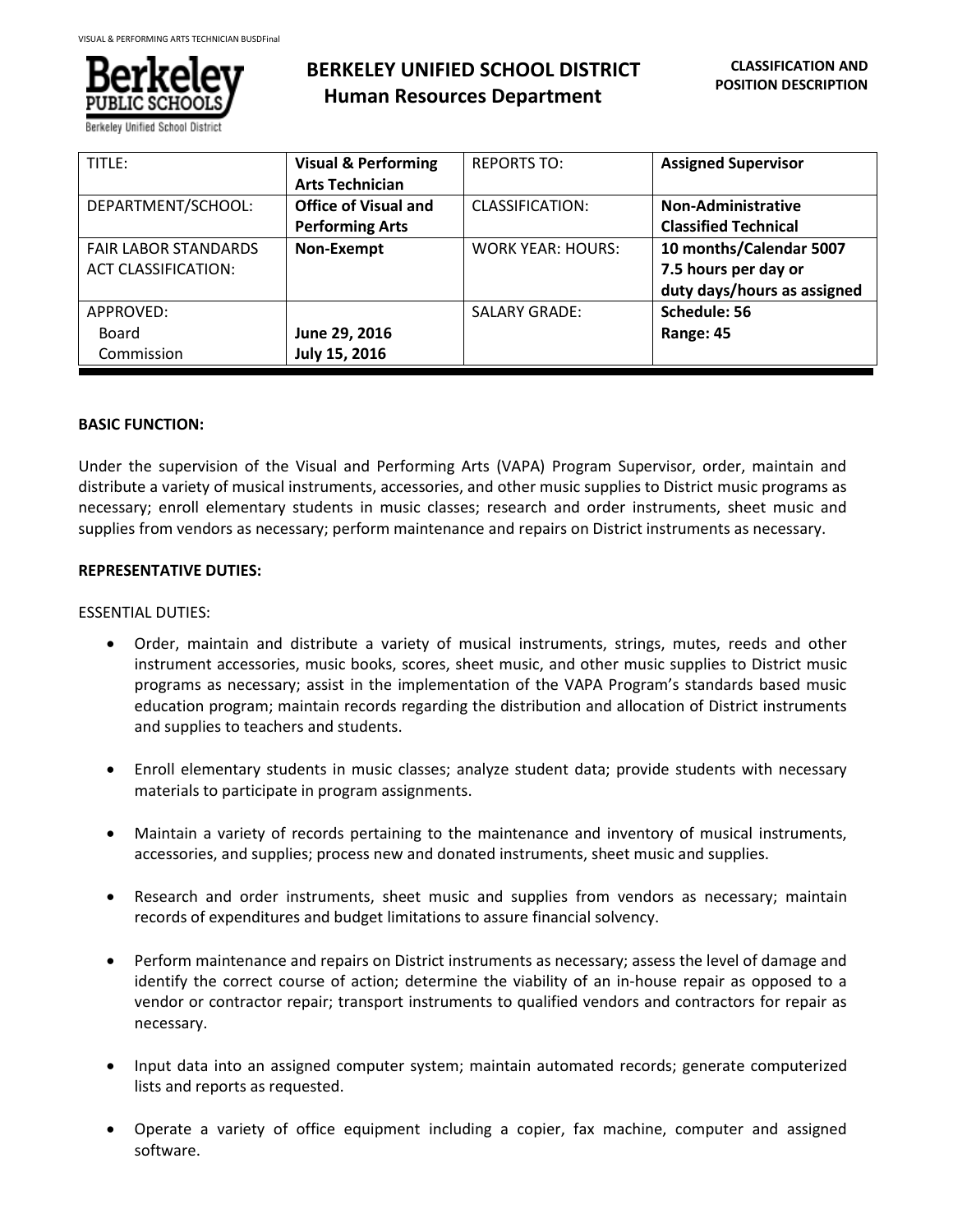Communicate with personnel and outside agencies to exchange information and resolve issues or concerns.

OTHER DUTIES: Perform related duties as assigned

## **KNOWLEDGE AND ABILITIES:**

# KNOWLEDGE OF:

Musical instruments, accessories, and supplies Maintenance and repair of musical instruments Appropriate music curriculum, terminology and learning materials Modern office practices, procedures and equipment Telephone techniques and etiquette Basic record-keeping and filing techniques Correct English usage, grammar, spelling, punctuation and vocabulary Operation of a computer and assigned software Oral and written communication skills Interpersonal skills using tact, patience and courtesy

#### ABILITY TO:

Order, maintain and distribute a variety of musical instruments, accessories, and other music supplies to District music programs as necessary Enroll elementary students in music classes Research and order instruments, sheet music and supplies from vendors Perform maintenance and repairs on District instruments as necessary Learn department or program objectives, policies, procedures and goals Operate a variety of office equipment including a computer and assigned software Understand and follow oral and written directions Establish and maintain cooperative working relationships with others Communicate effectively both orally and in writing

# **EDUCATION AND EXPERIENCE:**

Any combination equivalent to: two years of college-level coursework in the arts and three years experience in the support of a performing arts program or similar experience including some experience with the maintenance and repair of musical instruments

## **LICENSES AND OTHER REQUIREMENTS:**

Valid California driver's license

## **WORKING CONDITIONS:**

ENVIRONMENT: Office environment Driving to conduct work